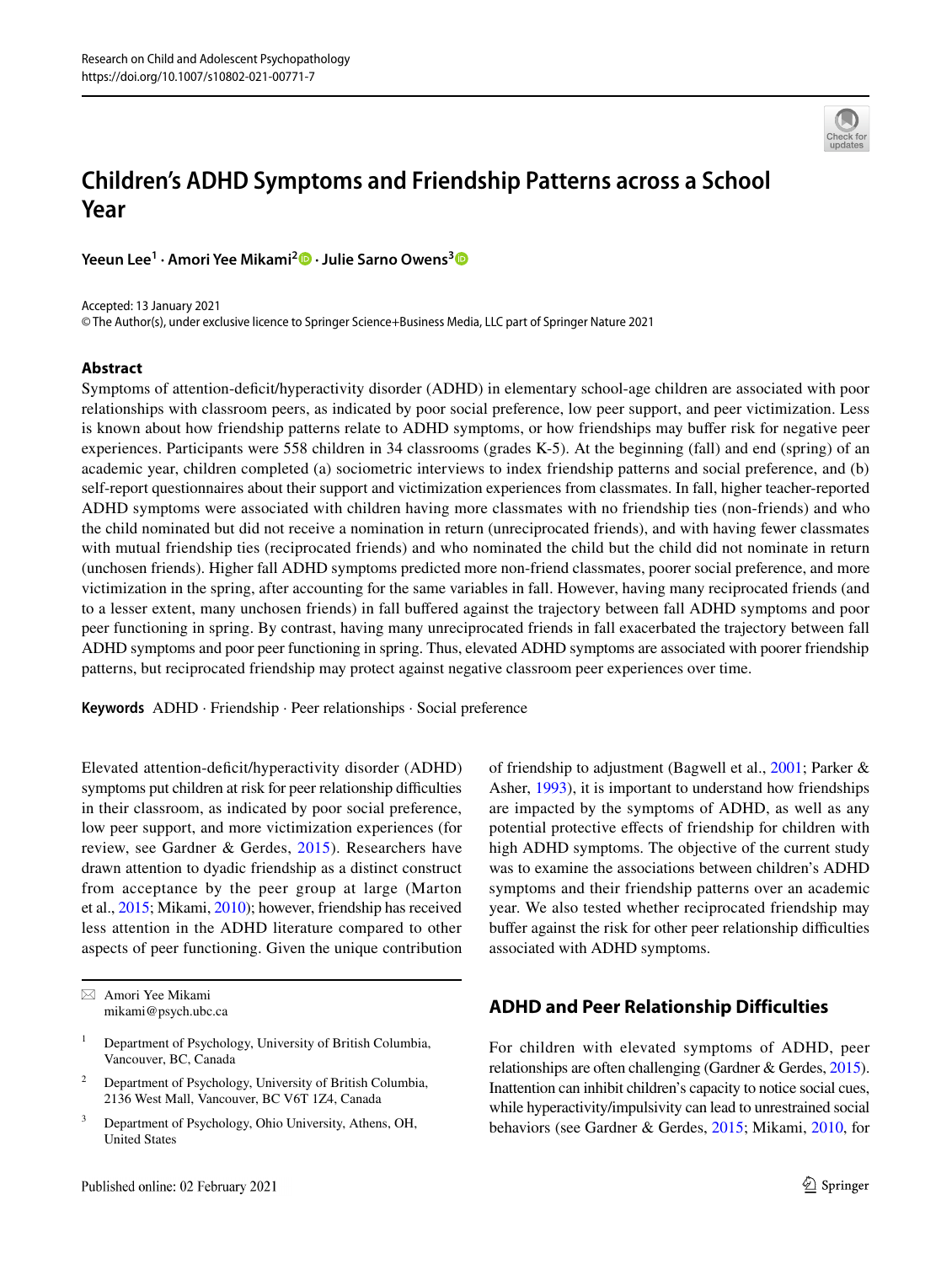review). The core symptoms of ADHD may explain why, in observational studies, children with ADHD demonstrate behaviors such as violations of game rules and insensitivity to peers' needs (Normand et al., [2013](#page-13-3)).

In part because of their poor social behaviors, children with ADHD symptoms are documented to show a wide range of peer relationship difficulties in the classroom. Over half of children with ADHD are considered to be peer-rejected on sociometric measures completed by classmates (defned as being disliked by many peers and liked by few; Hoza et al., [2005](#page-12-2)), relative to 14% of comparison children. ADHD symptoms also put children at risk for peer victimization. In one study, 27% of the children with ADHD, relative to 4% of those without ADHD, were classifed as victims (Wiener & Mak, [2009\)](#page-13-4). A study of young adolescents with ADHD found that 57% reported having at least one victimization experience every week, including relational (51%), reputational (17%), and physical victimization (14%; Becker et al., [2017](#page-12-3)). Further, children with ADHD symptoms report receiving less social support from their classmates than do comparison peers (Demaray & Elliott, [2001\)](#page-12-4).

In addition to the robust fndings that ADHD symptoms are cross-sectionally associated with peer problems, some research also suggests that ADHD symptoms incrementally predict more social difficulties over time. In a community sample of elementary school students followed over 1 year, children's initial inattentive symptoms predicted lower peer acceptance and fewer reciprocated friends 6 months later, which in turn predicted higher symptoms of inattention and hyperactivity/ impulsivity at study end (Tseng et al., [2014\)](#page-13-5). These fndings suggest a vicious cycle between ADHD symptoms and peer impairment. Another 6-year longitudinal study indicated that a childhood diagnosis of ADHD led to cascading cycles of increasing peer rejection and poor social skills, with the conclusion that the social impairment of children with this condition worsens over time (Murray-Close et al., [2010\)](#page-13-6).

Whereas good peer relationships are thought to set the stage for healthy adjustment in adolescence and adulthood, impairments in the peer context can spill over into other domains of functioning. Peer difficulties incrementally predict subsequent academic failure, delinquency, and mental health problems, including for children with ADHD (Bagwell et al., [2001;](#page-12-1) Mrug et al., [2012\)](#page-13-7). These fndings suggest the research and clinical importance of understanding peer relationship problems associated with ADHD symptoms, as well as buffers of peer difficulties.

## **ADHD and Friendship**

Friendship is a mutual relationship between two children, and is a distinct construct from other aspects of peer functioning. A child could be unfavorably regarded by the peer group at large and have generally unsupportive peer experiences that include victimization, but could nonetheless have a friend. Relative to peer acceptance, friendship is thought to provide a unique opportunity for loyalty, afection, and alliance (Parker & Asher, [1993\)](#page-13-2). Friendship may require, and facilitate, particular social skills in children that are relevant for close relationships, such as trust and negotiation (Bagwell et al., [2001](#page-12-1)).

Relatively fewer studies have examined friendship patterns in children with ADHD, compared to the much larger body of literature documenting other peer relationship problems in this population. Notably, although children with ADHD may report the same number of friends as do comparison children, their self-reported friendships are less often corroborated by their parents and teachers (Marton et al., [2015](#page-13-0)). On sociometric measures, studies fnd that children with ADHD have few reciprocated friends in their classroom (where both the child and the peer nominate one another as a friend; Blachman & Hinshaw, [2002](#page-12-5); Hoza et al., [2005](#page-12-2)), relative to comparison peers. In addition to being fewer in number, the friendships of children with ADHD are also suggested to have poorer quality (e.g., less warmth, more confict) relative to the friendships of comparison children (Blachman & Hinshaw, [2002;](#page-12-5) Normand et al., [2013](#page-13-3)).

More concerning, perhaps, is research suggesting that ADHD symptoms may also be linked with difficulties in maintaining friendships over time. According to child and parent reports, the average duration of friendships of children with ADHD is shorter than that of children without ADHD (Marton et al., [2015\)](#page-13-0). Using sociometric measures, another study showed that girls with ADHD exhibited more difficulties than comparison girls in maintaining consistent friendships with the same classmate during a 5-week summer program, which might be related to negative relationship features in the friendships of the girls with ADHD (Blachman & Hinshaw, [2002\)](#page-12-5). Finally, friends of children with ADHD reported deterioration in their friendship quality over a 6-month period (i.e., less positive features, more conflict, less friendship satisfaction), in contrast to the reports of the friends of comparison children about improved friendship quality and satisfaction during the same period (Normand et al., [2013](#page-13-3)).

Research on friendship and ADHD has, so far, considered reciprocated friendships, where both children mutually recognize each other as a friend (Parker & Asher, [1993](#page-13-2)). Although reciprocity is acknowledged as essential to establish that a friendship exists, an exclusive focus on such friendships means that children are classified as either having "reciprocated friends" versus "no friends at all" (Berndt & McCandless, [2009](#page-12-6)). A more nuanced classifcation of friendship may be useful, especially for children with ADHD symptoms, to identify the specifc friendship aspects they may lack. That is, children with ADHD symptoms may find it difficult to recognize other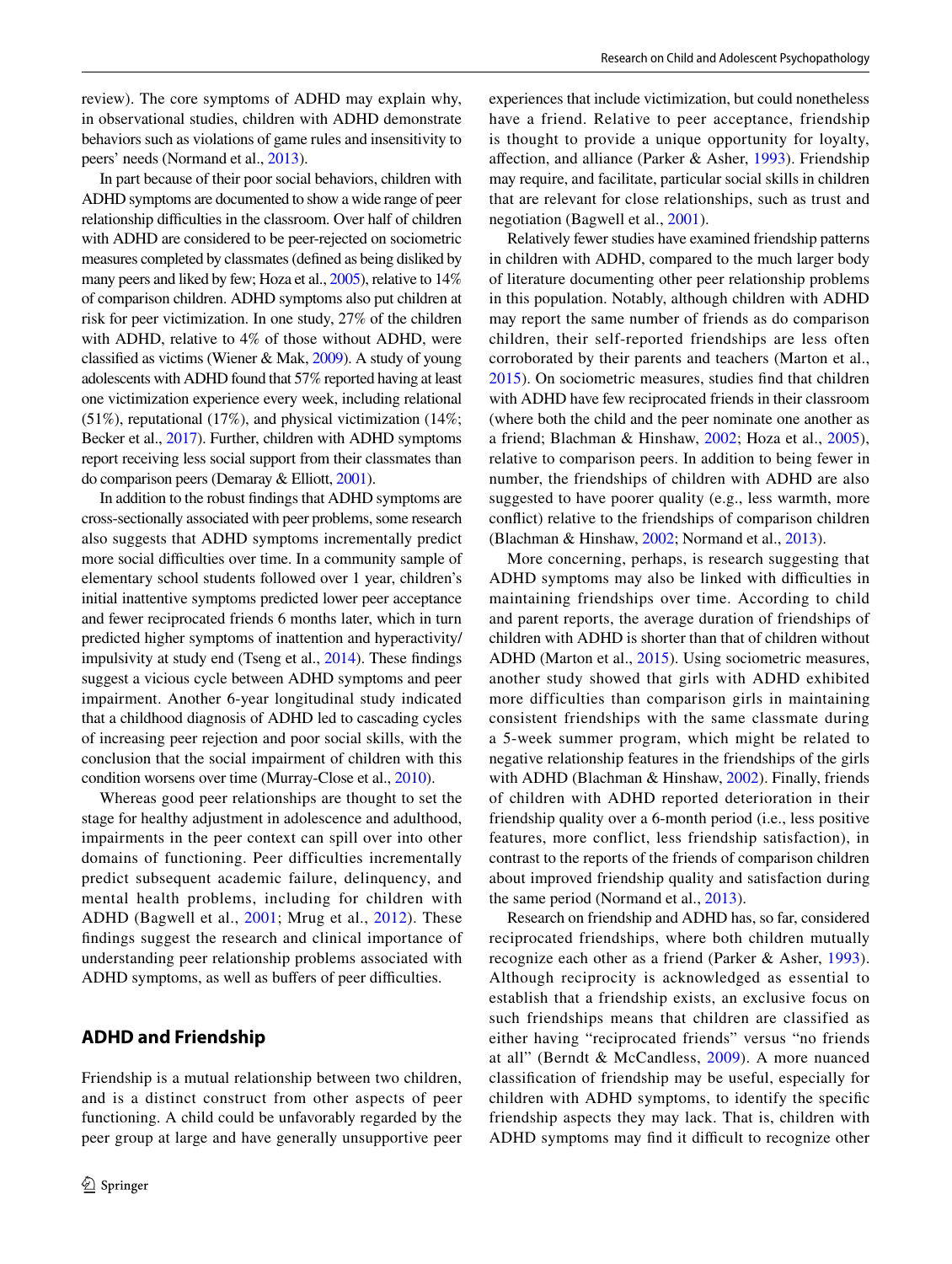peers as their friends, to be selected as friends by their peers, or both. Crucially, unilateral friendships (i.e., those that are one-sided) can be distinguished into two types (e.g., Lodder et al., [2017](#page-13-8)). There are unchosen friends who nominate the child as a friend while the child does not return this nomination, and there are unreciprocated friends who the child nominates as friends but do not nominate the child in return. A child with no reciprocated friends could have many unreciprocated friends, many unchosen friends, both, or neither – with each situation having diferent causes and intervention implications.

There is also research suggesting that unilateral friendships difer from relationships with non-friends in that the former show more positive engagement, confict resolution, and reciprocal and intimate properties of affiliation such as similarity, closeness, and loyalty (Newcomb & Bagwell, [1995\)](#page-13-9). A study in a community sample suggested that having more unilateral friends, and not just more reciprocated friends, was cross-sectionally related to lower loneliness (Lodder et al., [2017](#page-13-8)). Indeed, this raises the intriguing possibility that having unilateral friendships may represent better functioning than having no friendship ties at all. Thus, understanding the taxonomy of reciprocated, unchosen, unreciprocated, and non-friends is important for gaining a comprehensive picture of how friendship is associated with ADHD symptoms. To our knowledge, there are no studies that consider the diferent types of unilateral friendships that may exist for children with elevated ADHD symptoms.

## **Protective Role of Reciprocated Friendship**

 Literature in community samples has suggested the protective role of reciprocated friendship in promoting good adjustment, especially self-esteem and feelings of belonging. Having more reciprocated friends and higher friendship quality at school incrementally predicted children's lower loneliness across the transition between  $5<sup>th</sup>$  and  $6<sup>th</sup>$  grade; this association was found after statistical control of children's peer acceptance (Kingery et al., [2011](#page-12-7)). Reciprocated friendship has also been found to mitigate the adverse impacts of negative peer experiences. Whereas peer victimization (Hodges et al., [1999\)](#page-12-8) and peer rejection (Laursen et al., [2007](#page-13-10)) prospectively predicted increases in internalizing and externalizing problems across a 1-year period for children without reciprocated friends, these associations were attenuated for children with at least one friend. It is thought that friendship confers emotional support and a sense of companionship that might help a child remain emotionally resilient, while also providing opportunities to acquire interpersonal skills for building relationships with other peers in the future.

Taken together, this literature suggests the potential for reciprocated friendship to mitigate against social difficulties associated with ADHD symptoms, as discussed by Mikami ([2010\)](#page-13-1). A few studies involving ADHD samples have examined the buffering effects of friendship against negative social outcomes, and have yielded mixed fndings. In a 5-week summer program for girls with and without ADHD, having at least one reciprocated friend attenuated the associations between children's externalizing behavior and peer victimization (Cardoos & Hinshaw, [2011](#page-12-9)). However, another study found that for children with and without ADHD in a 2-week summer program, having more reciprocated friends reduced the positive association between externalizing behavior and peer victimization for boys, yet exacerbated this association for girls (Jia & Mikami, [2015\)](#page-12-10). The authors proposed that girls with externalizing behaviors may experience bullying and victimization within friend dyads in the form of relational conficts (Jia & Mikami, [2015](#page-12-10)). On the other hand, Mrug et al. ([2012\)](#page-13-7) found that the presence of a reciprocated friendship did not moderate the detrimental impact of peer rejection on increased depression, delinquency, anxiety, and substance use 6-8 years later among children with ADHD.

Only two studies, to our knowledge, have examined the potential for friendship to buffer against the effects of ADHD (or ADHD symptoms) on social problems. First, among children ages 5-13 attending an afterschool program, Becker et al., ([2013\)](#page-12-11) reported that children's perceptions of the intimate exchange in their best friendship mitigated the prospective association between ADHD symptom severity and social problems as rated by the program director 1 year later. Although this study suggests the protective role of friendship, the conclusions are limited because children self-reported on the quality of their best friendship; whether this friendship existed (or was reciprocated) was never assessed, nor was friendship quantity measured. The second study involved students beginning university. The number of reciprocated friends established with peers in an orientation program was more strongly associated with greater self-perceptions of social belonging at their university for participants with high ADHD symptoms, relative to those with low ADHD symptoms (Khalis et al., [2018\)](#page-12-12). This was found after statistical control of peer acceptance in the orientation program, and in this study, reciprocated friendships were validated using sociometric measures. Khalis et al. ([2018](#page-12-12)) again suggests the potential for friendship to protect against social difficulties associated with ADHD, but the findings from university students (a potentially high functioning group, in a different developmental period) may not generalize to elementary school-age children.

Although it is theoretically possible that the benefts of friendship could extend to relationships that are unilateral,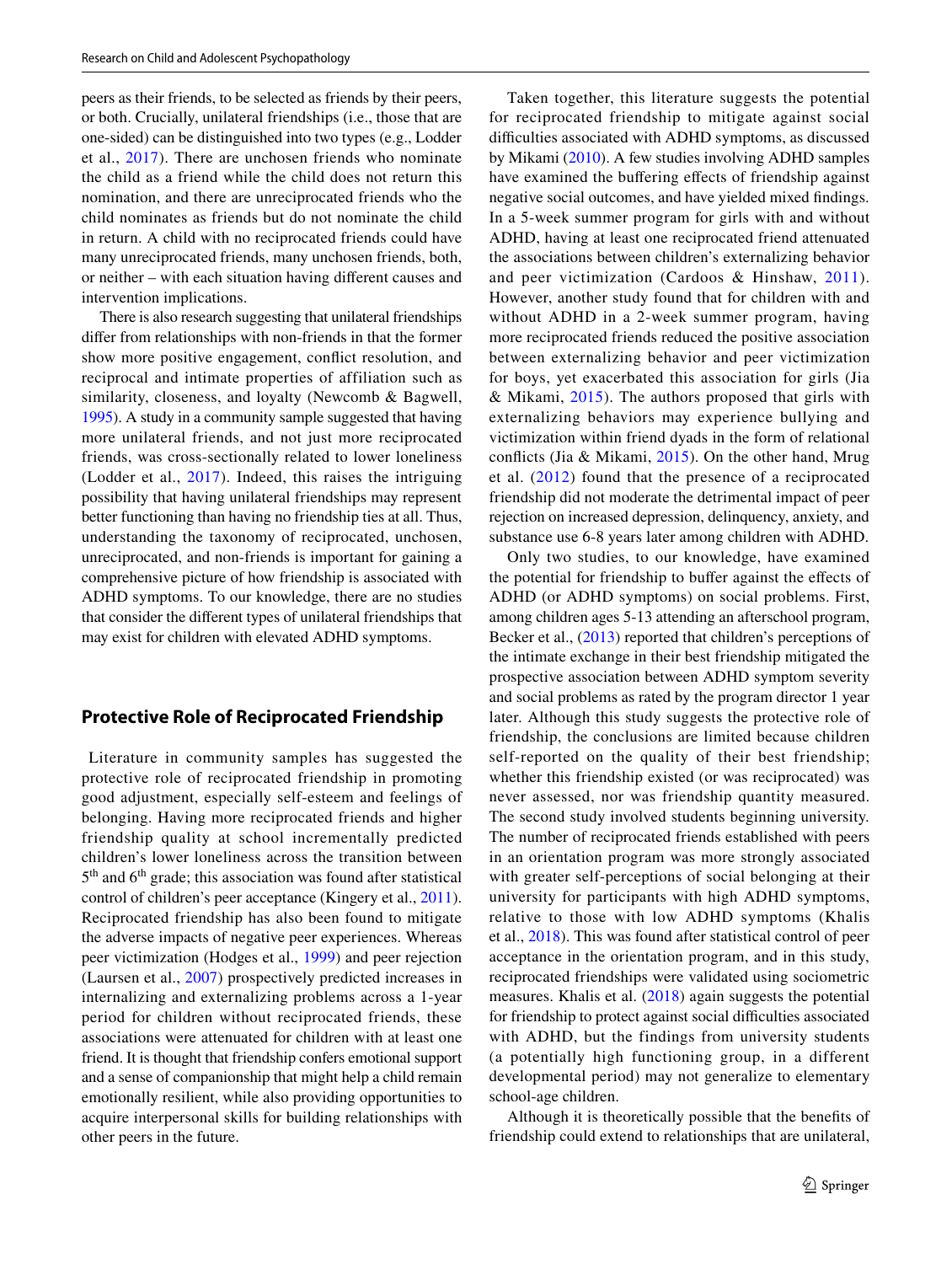the evidence is strongest for reciprocity as providing the necessary context for social and emotional benefts to accrue (Bagwell et al., [2001\)](#page-12-1). Nonetheless, to our knowledge, no research has examined bufering efects of unilateral friendships (e.g., unchosen or unreciprocated friendships) on difficulties associated with ADHD symptoms, or compared any efects for unilateral friendships to efects for reciprocated friendships.

# **Current Study**

We examined the associations between children's ADHD symptoms with their friendship patterns and peer relationships, in a community sample of elementary school students followed over one school year. Peer functioning was assessed in the classroom, which is an ecologicallyvalid context to examine peer relationships among schoolage children. Using sociometric measures, we took a nuanced view of friendship to include the four types of friendship ties with classmates: reciprocated friends, unchosen friends, unreciprocated friends, or non-friends*.*

Our first research question tested cross-sectional associations between children's ADHD symptoms and peer relationships. We hypothesized that higher ADHD symptoms would be correlated with poorer friendship patterns (i.e., fewer reciprocated and unchosen friends, and more unreciprocated and non-friends), as well as poorer social preference, less perceived peer support, and more victimization, in the fall of the academic year (Hypothesi[s1](#page-4-0)). Second, we examined how children's ADHD symptoms in fall predict their peer relationships over time. We hypothesized that, after statistical control of fall scores on these outcome variables, higher fall ADHD symptoms would predict poorer friendship patterns, poorer social preference, less peer support, and more victimization in spring (Hypothesis [2](#page-5-0)). Third, we tested if reciprocated friendships mitigate the risk for negative peer outcomes associated with children's ADHD symptoms. We hypothesized that fall reciprocated friendship would moderate the associations found in Hypothesis [2,](#page-5-0) such that children with more reciprocated friends in fall would have a weaker association between fall ADHD symptoms and spring peer problems, relative to children with fewer reciprocated friends in fall (Hypothesis [3\)](#page-5-1). As an exploratory analyses, we examined whether the protective benefts of reciprocated friendship extend to unchosen and unreciprocated friendships. Finally, given the potential for each symptom dimension to diferentially afect peer functioning (e.g., Tseng et al., [2014\)](#page-13-5), we explored whether patterns obtained in Hypotheses 1-3 are consistent across inattention and hyperactivity/ impulsivity symptoms.

## **Method**

### **Participants**

Participants were 558 children (275 girls, 283 boys; ages 4-10,  $M = 7.50$ ,  $SD = 1.31$ ), taking part in a larger investigation testing the effects of a classroom intervention on children's academic and social functioning (Mikami et al., [2020](#page-13-11)). The children were students in 34 classrooms (grades K-5) located in 11 schools across western Canada ( $n = 270$  children) or the midwestern United States  $(n = 288 \text{ children})$ . Participants' racial backgrounds were: White  $(n = 223)$ , Black  $(n = 87)$ , Asian Canadian or Asian American (*n* = 110), Multiracial  $(n = 93)$ , and Other  $(n = 45)$ .

## **Procedure**

Information about the larger investigation was introduced at school staff meetings or through emails from school principals to their teachers. Interested teachers contacted the study team and provided consent to participate. At the start of the school year, participating teachers were asked to distribute study information to all parents of children in their classrooms. Parents who agreed to have their children take part in the study provided consent, and their children assented. The average child participation rate across our 34 classrooms was 69% (range: 48-96%). The suggested cut-off is a 50% participation rate for sociometric data (McKown et al., [2011](#page-13-12)). When we excluded the one classroom with a 48% participation rate, all results remained significant, and no new significant results appeared; thus we retained these students in the sample.

One month into the school year (to allow teachers time to know students), teachers reported on the consented children's ADHD symptoms. At this time, sociometric assessments and children's self-reports of classroom social experiences were collected in individual interviews where research assistants read each question aloud to the child, used a graphic to explain the rating scales, checked for the child's comprehension of each item, and recorded the child's responses. This assessment was considered to be the baseline, or fall timepoint. All measures were administered again in the last month of school as a post-test or spring timepoint.

As part of the larger investigation, participating teachers were randomly assigned to implement a classroom intervention with the goal of improving children's academic and social functioning  $(n = 17)$ classrooms) or to form a typical practice control group (*n*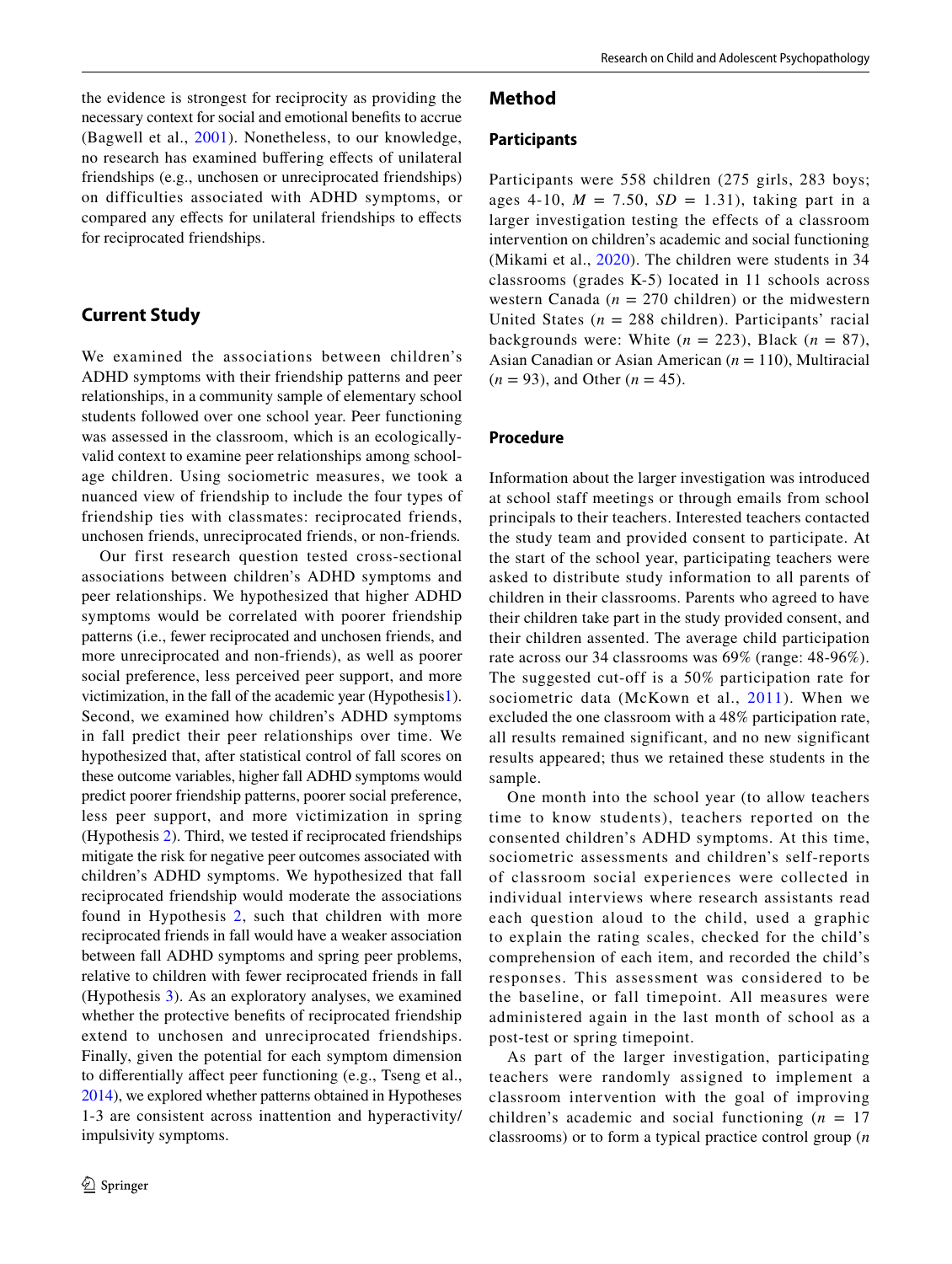$= 17$  classrooms). Findings regarding the efficacy of the intervention are reported in Mikami, Owens, et al. [\(2020](#page-13-11)); however, there were no intervention effects on any of the measures included in the current study. Nonetheless, we controlled for the intervention versus control status of the classroom in all our analyses with the spring outcomes. All procedures were approved by the university review boards at the University of British Columbia and Ohio University and associated school district review boards at each site.

#### **Measures**

**Teacher reports of children's ADHD symptoms.** Teachers completed the ADHD-5 Rating Scale about children's ADHD symptoms (DuPaul et al., [2016\)](#page-12-13). This scale assesses the degree to which children display the nine inattentive and nine hyperactive/impulsive symptoms of ADHD listed in the DSM-5. Each symptom is rated on a 4-point scale (0 = *never or rarely*,  $1 =$  *sometimes*,  $2 =$  *often*, and  $3 =$  *very often*). In our sample, internal consistency was  $\alpha = 0.96$  for inattentive ( $M = 5.14$ ,  $SD = 6.80$ ) and  $\alpha = 0.95$  for hyperactive/ impulsive symptoms  $(M = 7.78, SD = 7.80)$ . The correlation between inattention and hyperactivity/impulsivity was  $r =$  $0.76$  ( $p < 0.001$ ) supporting our decision to create a total ADHD symptom score by summing the scores on the 18 items ( $M = 12.93$ ,  $SD = 13.71$ ).

**Friendship nominations.** Children completed a standard sociometric procedure (Coie et al., [1982\)](#page-12-14). To facilitate recall, children were provided with the names and pictures of consented classmates. Children were asked to nominate an unlimited number of friends (*"*Someone who you would call your friend. A friend is someone who you are close to and you do things together*"*) among consented classmates. Following methodology used in previous research (Lodder et al., [2017](#page-13-8)), we considered who the child did and did not nominate as a friend, and similarly, the classroom peers who did and did not nominate the child as a friend, to define four types of dyads, described below.

When the child and classmate mutually nominated one another as a friend, this classmate was considered to be a reciprocated friend. When the child received a unilateral friendship nomination from a classmate who was not nominated by the child in return, the classmate was an unchosen friend. When the child gave a unilateral friendship nomination to a classmate who did not reciprocate this nomination, this classmate was an unreciprocated friend. Finally, when neither the child or a classmate nominated the other as a friend, we refer to the classmate as a non-friend. We then calculated the proportion of consented classmates categorized in each type.

**Social preference.** In the same sociometric interview that was used to assess friendship patterns, children were also asked to nominate an unlimited number of consented classmates who they liked (i.e., positive nominations) and who they did not like (i.e., negative nominations). A social preference score for each child was computed by subtracting the number of negative nominations received from the number of positive nominations received, and dividing that value by the number of peers who participated in the sociometric procedure.

**Children's perceptions of peer support.** The Classroom Life Measure was used to assess children's perceptions of the emotionally supportive relationships with peers in their classroom (CLM; Johnson et al., [1985\)](#page-12-15). We included the composite score refecting peer emotional support (e.g., "In this class, other students care about my feelings"; 5 items). In our sample, the internal consistency was  $\alpha = 0.76$  Each item is scored on a five-point Likert scale anchored by  $1 =$ *never*,  $2 = a$  *little*,  $3 =$  *somewhat*,  $4 =$  *pretty much*, and  $5 =$ *always*. We took the mean of the 5 items on this scale, where higher scores indicate higher peer support.

**Children's self-reported victimization experiences**. Children completed the Social Experience Questionnaire (SEQ; Crick & Grotpeter, [1996\)](#page-12-16) to assess their subjective experiences of victimization by classroom peers. The SEQ includes assessment of relational victimization (5 items, e.g., "How often does a kid try to keep others from liking you by saying mean things about you?") and overt victimization (5 items, e.g., "How often are you hit by another kid at school?"). In our sample, internal consistency was  $\alpha = 0.76$  for relational victimization and  $\alpha = 0.77$  for overt victimization. Items are rated on a three-point Likert scale anchored by  $1 = never$ ,  $2 =$ *sometimes*, and 3 = *almost all the time*. We calculated the mean of the relational victimization items and the mean of the overt victimization items for each child.

#### **Data Analytic Plan**

Data analyses were conducted using the lme4 package in R (Bates et al., [2015](#page-12-17)), with a multilevel modeling approach to account for children (Level 1) being nested within classrooms (Level 2). Children's ADHD symptoms were grand mean centered in order to improve interpretability of the results. To account for the classroom contextual efect, we controlled for the average level of ADHD symptoms in each classroom.

<span id="page-4-0"></span>**Hypothesis 1.** We first tested the cross-sectional associations between children's ADHD symptoms and their peer functioning in fall. The four friendship variables (reciprocated friends, unchosen friends, unreciprocated friends, and non-friends), social preference, peer support, and relational and overt victimization, were each entered as outcomes in separate models.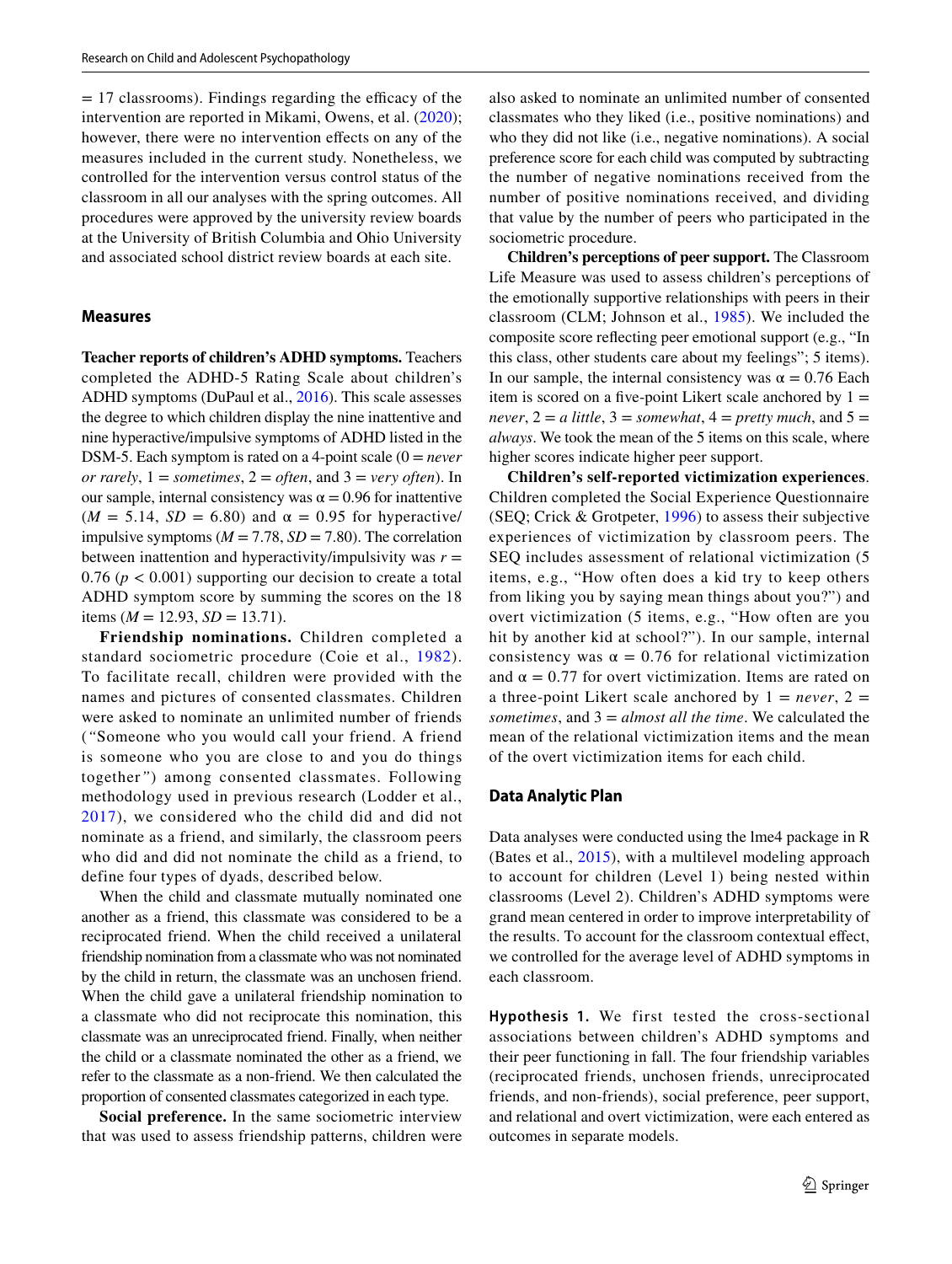Level 2:  $\beta_{0i} = \gamma_{00} + \gamma_{01}$ (classroom ADHD symptom  $mean_j$ ) +  $u_{0j}$ 

 $β_{1j} = γ_{10}$ 

<span id="page-5-0"></span>**Hypothesis 2.** Next, we tested how children's ADHD symptoms in fall predict their peer functioning in spring. We controlled for the same variable of peer functioning in fall (Level 1) and whether the child's classroom was in the intervention or control condition (Level 2).

Level 1: Spring peer functioning<sub>ij</sub> =  $\beta_{0i} + \beta_{1i}$ (ADHD symptoms<sub>ii</sub>) +  $\beta_{2i}$ (fall peer functioning<sub>ii</sub>) + e<sub>ii</sub>

Level 2:  $\beta_{0j} = \gamma_{00} + \gamma_{01}$ (classroom ADHD symptom mean<sub>j</sub>) +  $\gamma_{02}$ (intervention condition<sub>j</sub>) + u<sub>0j</sub>

 $\beta_{1i} = \gamma_{10}$  $\beta_{2i} = \gamma_{20}$ 

<span id="page-5-1"></span>**Hypothesis 3.** Finally, we tested the interaction between children's ADHD symptoms and reciprocated friendship in fall in predicting peer functioning in spring. This interaction term was added to the Hypothesis [2](#page-5-0) models.

Level 1: Spring peer functioning<sub>ij</sub> =  $\beta_{0i} + \beta_{1i}$ (ADHD symptoms<sub>ii</sub>) +  $\beta_{2i}$  (reciprocated friends<sub>ii</sub>) +

 $β_{3j}$ (fall peer functioning<sub>ij</sub>) +  $β_{4j}$  (ADHD symptoms<sub>ij</sub> × reciprocated friends<sub>ii</sub>) +  $e_{ii}$ 

Level 2:  $\beta_{0i} = \gamma_{00} + \gamma_{01}$ (classroom ADHD symptom mean<sub>j</sub>) +  $\gamma_{02}$ (intervention condition<sub>j</sub>) + u<sub>0j</sub>

 $β_{1i} = γ_{10}$  $β_{2j} = γ_{20}$ 

$$
\beta_{3j}=\gamma_{30}
$$

$$
\beta_{4j}=\gamma_{40}
$$

**Exploratory analyses.** We repeated the analyses testing Hypotheses 3 while substituting frst unchosen friends, and then unreciprocated friends, in place of reciprocated friends, to determine whether unilateral friendships had a similar buffering effect. Additionally, we repeated the analyses testing Hypotheses 1-3 while substituting frst inattentive symptoms, and then hyperactive/impulsive symptoms, in place of total ADHD symptoms, to determine whether the results remained consistent across symptom domains.

# **Results**

# **Descriptive Statistics**

Table [1](#page-6-0) summarizes the means and standard deviations for and correlations among study measures. We note that children above the  $90<sup>th</sup>$  percentile in symtoms for their age and gender in the ADHD-5 norming sample are suggested to be at risk for ADHD (DuPaul et al., [2016](#page-12-13)). Applying this criteria to our sample, 60 children (10.9%) were identifed as at risk for ADHD. Although there are no official cutoffs to identify children at risk on the friendship measures, in the fall, 64 children (11.7%) had no reciprocated friends, 145 children (26.6%) had one friend, and 336 (61.7%) had two or more friends among consented classmates. Among the 60 children in the at risk range on ADHD symptoms, 12 (20.0%) had no reciprocated friends, suggesting a higher likelihood of having no friends in this group. At the bivariate level, higher ADHD symptoms in fall were correlated with smaller proportions of reciprocated friends and unchosen friends in both fall and spring, a greater proportion of unreciprocated friends in fall, and a greater proportion of non-friends in spring. Higher fall ADHD symptoms also correlated with child perceptions of lower peer support and more relational and overt victimization in fall and spring.

Missing data (of 558 participants, 8 to 21 cases in the fall, 0 to 32 cases in the spring, depending on the measure) were attributable to children joining the classroom after the school year had started or leaving before the school year ended. There were no diferences between children with versus without missing data on any demographic variable. Missing data were handled using full information maximum likelihood estimation in data analyses.

# **Cross‑Sectional Associations Between ADHD Symptoms and Peer Functioning in Fall**

Table [2](#page-7-0) summarizes the fndings from Hypothesis [1,](#page-4-0) which accounts for the nested structure of the data. Higher ADHD symptoms were related to children having fewer reciprocated and unchosen friends, and more unreciprocated friends and non-friend classmates, at the fall timepoint. Regarding other indicators of peer functioning, higher ADHD symptoms were also cross-sectionally associated with lower social preference, receipt of more relational and overt victimization, and lower peer support in the fall. The addition of ADHD symptoms to the model incrementally accounted for 1-22% of the variance across outcome measures.

# **Longitudinal Associations Between Fall ADHD Symptoms and Spring Peer Functioning**

Table 2 also presents the analyses testing the effect of fall ADHD symptoms on spring friendship patterns and peer functioning (Hypothesis [2](#page-5-0)). Higher ADHD symptoms in fall predicted fewer unchosen friends and more nonfriend classmates in spring, adjusting for friendship patterns in fall. Similarly, higher ADHD symptoms in fall predicted lower social preference and higher receipt of relational and overt victimization in spring after accounting for the fall levels of these constructs. The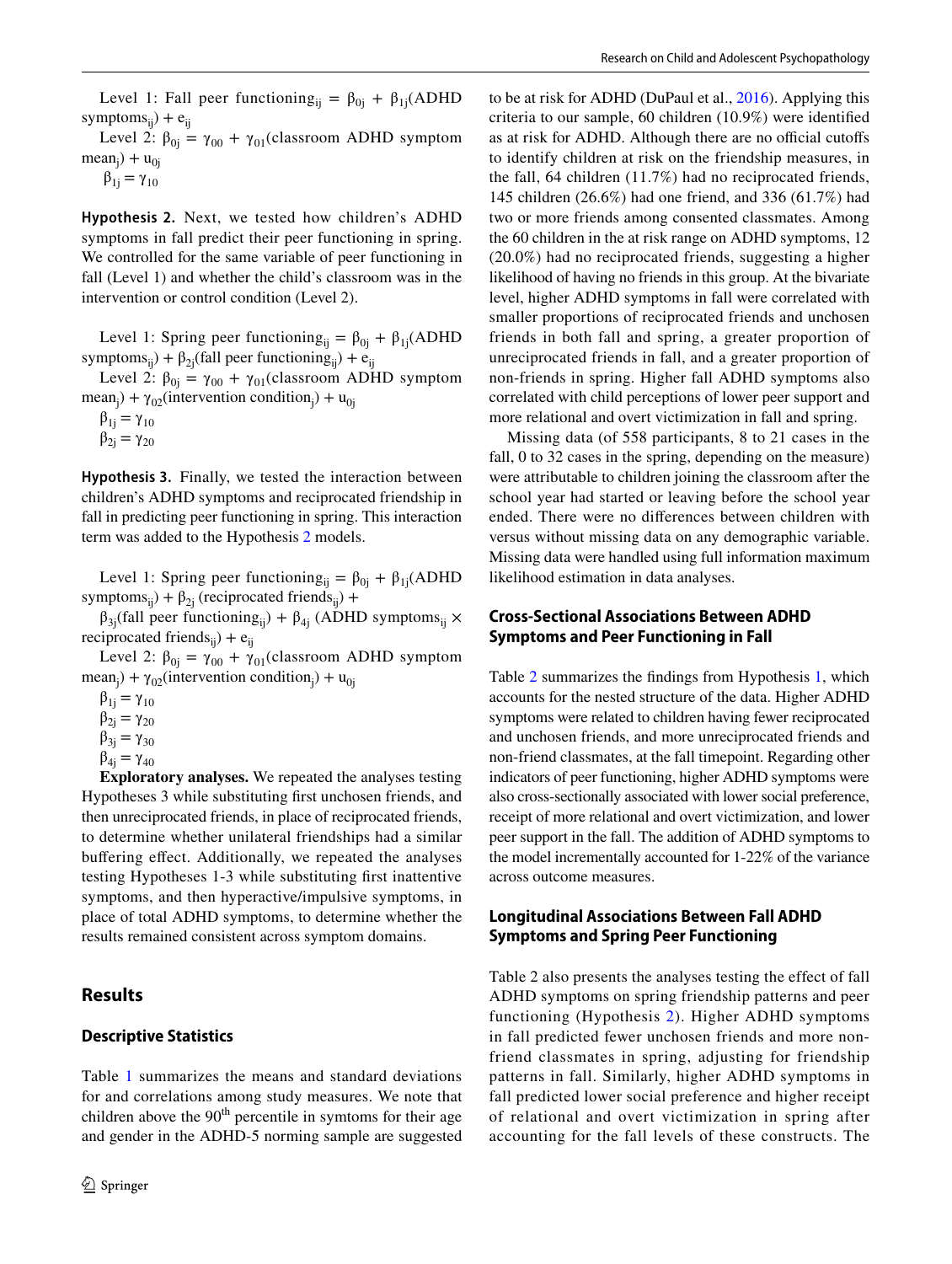<span id="page-6-0"></span>

| $-0.61***$<br>$-0.07$<br>0.07<br>0.08<br>$-0.19***$<br>$-0.22***$<br>$-0.14**$<br>$0.14**$<br>0.08<br>1. ADHD Symptoms<br>6. Social Preference<br>5. Non-friends<br>4. UR Friends<br>3. UC Friends<br>2. R Friends<br>Fall |            |            | 5.         | Ġ.         | 7.         | ∞          | o,         | $\overline{10}$ . | $\exists$  | Ξ,         | 13.     | Ξ.         | 15.        | <u>16</u> . | 17.  |
|----------------------------------------------------------------------------------------------------------------------------------------------------------------------------------------------------------------------------|------------|------------|------------|------------|------------|------------|------------|-------------------|------------|------------|---------|------------|------------|-------------|------|
|                                                                                                                                                                                                                            |            |            |            |            |            |            |            |                   |            |            |         |            |            |             |      |
|                                                                                                                                                                                                                            |            |            |            |            |            |            |            |                   |            |            |         |            |            |             |      |
|                                                                                                                                                                                                                            |            |            |            |            |            |            |            |                   |            |            |         |            |            |             |      |
|                                                                                                                                                                                                                            |            |            |            |            |            |            |            |                   |            |            |         |            |            |             |      |
|                                                                                                                                                                                                                            | $-0.40**$  |            |            |            |            |            |            |                   |            |            |         |            |            |             |      |
|                                                                                                                                                                                                                            | $-0.28***$ | $-0.58***$ |            |            |            |            |            |                   |            |            |         |            |            |             |      |
|                                                                                                                                                                                                                            | $0.48***$  | $-0.54***$ | 0.08       |            |            |            |            |                   |            |            |         |            |            |             |      |
| $0.17***$<br>$-0.14**$<br>7. Peer Support                                                                                                                                                                                  | 0.06       | 0.05       | $-0.18***$ | $-0.08$    |            |            |            |                   |            |            |         |            |            |             |      |
| $-0.12**$<br>$0.22***$<br>8. R Victimization                                                                                                                                                                               | 0.01       | $0.18***$  | $-0.08$    | $-0.19***$ | $-0.17***$ |            |            |                   |            |            |         |            |            |             |      |
| $-0.04$<br>$0.22***$<br>9. O Victimization                                                                                                                                                                                 | $-0.02$    | $0.15***$  | 0.08       | $-0.21***$ | $-0.15$    | $0.66***$  |            |                   |            |            |         |            |            |             |      |
| Spring                                                                                                                                                                                                                     |            |            |            |            |            |            |            |                   |            |            |         |            |            |             |      |
| $0.40***$<br>$-0.13**$<br>10. R Friends                                                                                                                                                                                    | 0.07       | $-0.02$    | $-0.26***$ | $0.13**$   | $0.13**$   | $-0.19***$ | $-0.14**$  |                   |            |            |         |            |            |             |      |
| $0.12***$<br>$-0.22***$<br>11. UC Friends                                                                                                                                                                                  | $0.32***$  | $-0.13**$  | $-0.17***$ | $0.30***$  | 0.04       | $-0.01$    | $-0.01$    | $0.13**$          |            |            |         |            |            |             |      |
| 0.03<br>0.08<br>12. UR Friends                                                                                                                                                                                             | $-0.12**$  | $0.29***$  | $-0.17***$ | $-0.21***$ | $-0.03$    | 0.07       | 0.06       | 0.00              | $-0.34***$ |            |         |            |            |             |      |
| $-0.32***$<br>$0.14**$<br>13. Non-friends                                                                                                                                                                                  | $-0.15**$  | $-0.16***$ | $0.40***$  | $-0.08$    | $-0.06$    | 0.06       | 0.04       | $-0.48***$        | $-0.29***$ | $-0.64***$ |         |            |            |             |      |
| 0.07<br>$-0.22***$<br>14. Social Preference                                                                                                                                                                                | $0.23***$  | $-0.22***$ | $-0.01$    | $0.34***$  | $-0.00$    | $-0.14**$  | $-0.14**$  | 0.05              | $0.45***$  | $-0.48***$ | $0.09*$ |            |            |             |      |
| $0.22***$<br>$-0.09*$<br>15. Peer Support                                                                                                                                                                                  | 0.06       | 0.06       | $-0.21***$ | $-0.01$    | $0.48***$  | $-0.19***$ | $-0.18***$ | $0.23***$         | $0.02\,$   | 0.05       | 0.05    | 0.07       |            |             |      |
| $-0.07$<br>$0.25***$<br>16. R Victimization                                                                                                                                                                                | $-0.06$    | 0.07       | 0.03       | $-0.15**$  | $-0.17***$ | $0.49***$  | $0.43***$  | $-0.10*$          | $-0.10*$   | 0.06       | 0.06    | $-0.14**$  | $-0.23***$ |             |      |
| $-0.03$<br>$0.26***$<br>17. O Victimization                                                                                                                                                                                | $-0.04$    | 0.04       | 0.01       | $-0.07$    | $-0.11*$   | $0.37***$  | $0.48***$  | $-0.04$           | $-0.10*$   | $0.09*$    | 0.01    | $-0.16***$ | $-0.21***$ | $0.69***$   |      |
| 0.14<br>12.93<br>Mean                                                                                                                                                                                                      | 0.14       | 0.14       | 0.56       | 0.18       | 3.84       | 2.69       | 2.49       | 0.15              | 0.14       | 0.15       | 0.57    | 0.16       | 3.75       | 2.65        | 2.36 |
| 0.11<br>13.71<br>S                                                                                                                                                                                                         | 0.12       | 0.15       | 0.19       | 0.28       | 0.87       | 2.51       | 2.37       | $\overline{0}$ .  | 0.12       | 0.16       | 0.19    | 0.28       | 0.92       | 2.43        | 2.30 |
| 545<br>550<br>$\geq$                                                                                                                                                                                                       | 545        | 545        | 545        | 547        | 548        | 545        | 537        | 530               | 530        | 530        | 530     | 558        | 529        | 529         | 526  |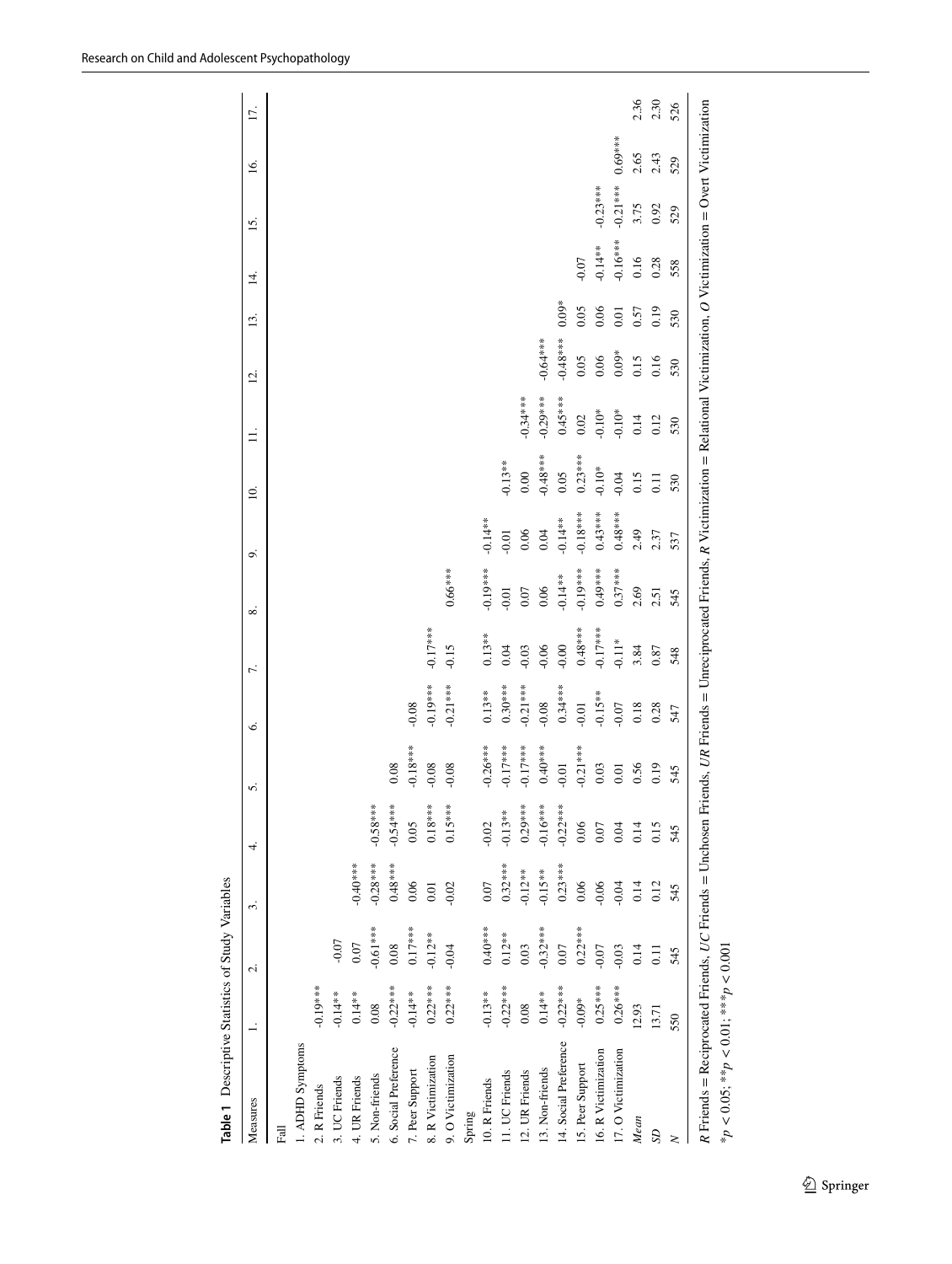<span id="page-7-0"></span>

| Table 2 Regression Parameters |
|-------------------------------|
| for Fall ADHD Symptoms        |
| Predicting Each Peer          |
| Relationship Variable in Fall |
| and in Spring                 |

|                                | <b>ADHD</b> Symptoms<br>B(SE)    | $\boldsymbol{n}$ | $\boldsymbol{t}$ | Proportion<br>of Variance |
|--------------------------------|----------------------------------|------------------|------------------|---------------------------|
| Fall                           |                                  |                  |                  |                           |
| Friendship Variables           |                                  |                  |                  |                           |
| <b>Reciprocated Friends</b>    | $-0.002$ $(0.0003)$ ***          | 543              | $-5.58$          | 0.07                      |
| <b>Unchosen Friends</b>        | $-0.002$ $(0.0004)$ ***          | 543              | $-4.23$          | 0.03                      |
| <b>Unreciprocated Friends</b>  | $0.002$ $(0.0005)$ <sup>**</sup> | 543              | 3.13             | 0.01                      |
| Non-friends                    | $0.002$ $(0.0005)$ ***           | 543              | 3.71             | 0.02                      |
| Social Preference              | $-0.010(0.0008)$ ***             | 545              | $-11.96$         | 0.22                      |
| Peer Support                   | $-0.009(0.003)$ **               | 546              | $-2.96$          | 0.01                      |
| Relational Victimization       | $0.04(0.008)$ ***                | 543              | 5.03             | 0.04                      |
| <b>Overt Victimization</b>     | $0.04~(0.008)$ ***               | 535              | 4.79             | 0.04                      |
| Spring<br>Friendship Variables |                                  |                  |                  |                           |
| <b>Reciprocated Friends</b>    | $-0.0004(0.0003)$                | 516              | $-1.35$          | 0.00                      |
| <b>Unchosen Friends</b>        | $-0.002$ $(0.0004)$ ***          | 516              | $-5.01$          | 0.05                      |
| <b>Unreciprocated Friends</b>  | 0.0003(0.0005)                   | 516              | 0.64             | 0.00                      |
| Non-friends                    | $0.002$ $(0.0005)$ ***           | 516              | 3.73             | 0.03                      |
| Social Preference              | $-0.003(0.0005)$ ***             | 545              | $-5.82$          | 0.06                      |
| Peer Support                   | $-0.005(0.003)$                  | 518              | $-1.62$          | 0.00                      |
| Relational Victimization       | $0.02\,\left(0.008\right)^{***}$ | 516              | 3.31             | 0.02                      |
| <b>Overt Victimization</b>     | $0.02$ $(0.008)$ ***             | 507              | 3.22             | 0.02                      |
|                                |                                  |                  |                  |                           |

Children were nested in 34 classrooms. Classroom average ADHD scores were controlled for all analyses. All analyses predicting the spring outcomes statistically controlled for the fall levels of the outcome variable (Level 1), classroom average ADHD scores (Level 2), and intervention condition (Level 2). Proportion of variance accounted for was calculated by comparing the unexplained within-cluster variance of the full model with ADHD scores added (both grand-mean-centered and classroom average scores) and the variance of the base model without the ADHD scores; i.e.,  $(\sigma_{base}^2 - \sigma_{full}^2)/\sigma_{base}^2$ \*\**p* < 0.01; \*\*\**p* < 0.001

addition of ADHD symptoms to the model incrementally accounted for 2-6% of the variance across outcome measures. ADHD symptoms did not incrementally predict reciprocated friends, unreciprocated friends, or peer support in spring.

## **The Moderating Role of Reciprocated Friendship**

Table [3](#page-8-0) displays the results for Hypothesis [3.](#page-5-1) There were interaction effects between fall ADHD symptoms and fall reciprocated friends for the outcomes of spring reciprocated friends, non-friend classmates, and selfperceptions of peer support. We used simple slope analysis to estimate the associations for children 1 *SD* below, at, and 1 *SD* above, the grand-centered mean for reciprocated friends (Preacher et al., [2006](#page-13-13)). In practical terms, given that the average number of consented classmates was 15, a child 1 *SD* below the mean of our sample (proportion score of 0.03) had approximately no reciprocated friends, a child at the mean (proportion score of 0.14) had about 2 reciprocated friends, and a child 1 *SD* above the mean (proportion score of 0.25) had close to 4 reciprocated friends, among consented classmates.

Figure [1](#page-8-1) displays these results. For children 1 *SD* below the mean of reciprocated friends in fall, higher ADHD symptoms predicted fewer reciprocated friends  $(b = -0.002, SE = 0.0004,$  $p < 0.001$ ), more non-friend classmates ( $b = 0.003$ , *SE* = 0.0007,  $p < 0.001$ ), and lower peer support ( $b = -0.01$ , SE  $= 0.004$ ,  $p = 0.004$ ) in spring. For children at the mean of reciprocated friends in fall, ADHD symptoms predicted more non-friend classmates ( $b = 0.001$ ,  $SE = 0.0005$ ,  $p = 0.02$ ), but were not associated with reciprocated friends (*b* = -0.0002, *SE*  $p = 0.0003$ ,  $p = 0.61$ ) or peer support in spring (*b* = -0.0008,  $SE = 0.003$ ,  $p = .79$ ). In contrast, for children 1 *SD* above the mean of reciprocated friends in fall, ADHD symptoms were not associated with non-friend classmates ( $b = -0.0003$ , *SE*  $= 0.0009, p = 0.75$ , and predicted more reciprocated friends  $(b = 0.001, SE = 0.0005, p = 0.03)$  and marginally higher peer support ( $b = 0.009$ ,  $SE = 0.005$ ,  $p = 0.05$ ) in spring. Thus, having more reciprocated friends in fall buffered against the longitudinal associations between children's ADHD symptoms in fall and poorer peer functioning in spring.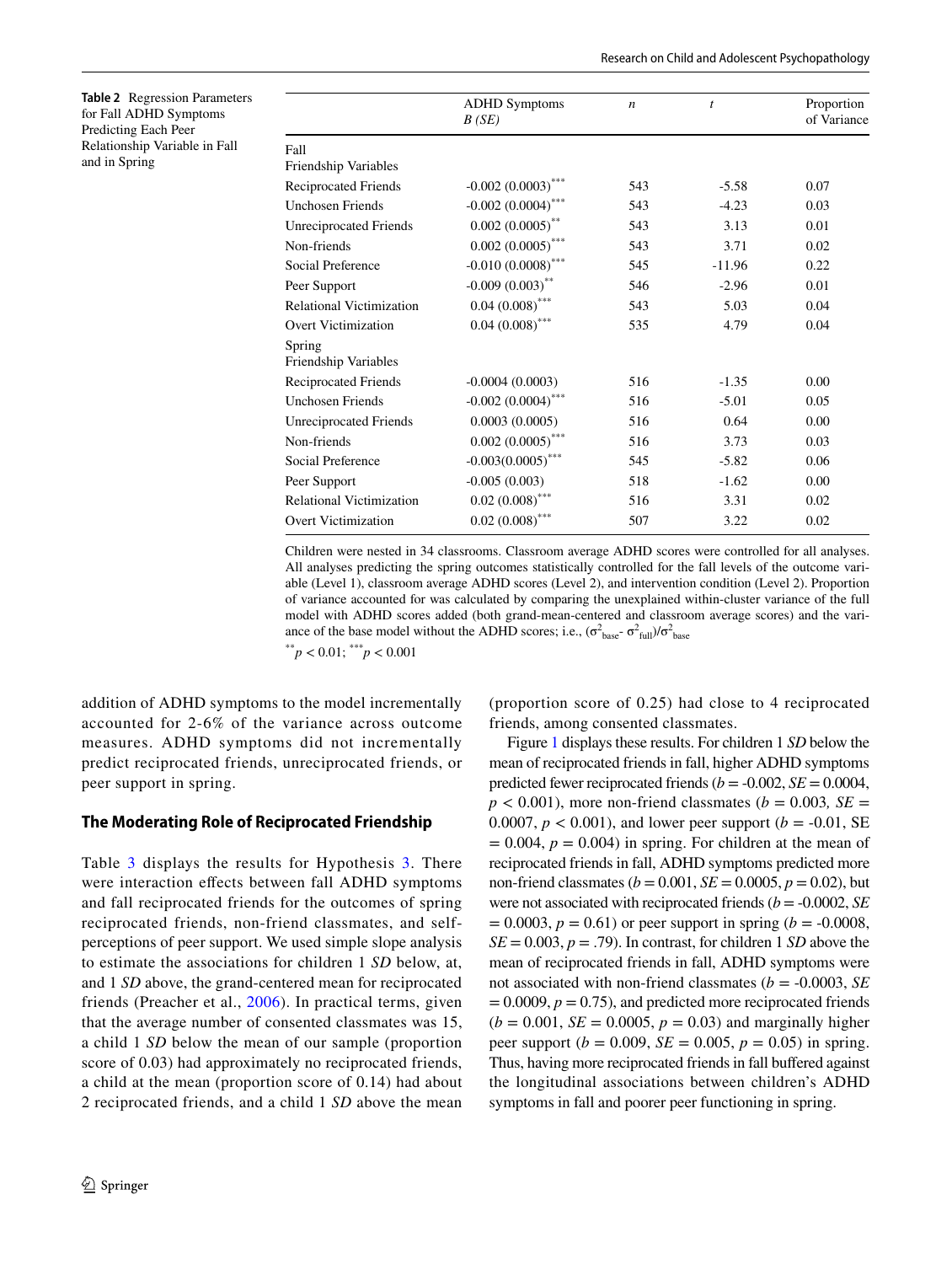<span id="page-8-0"></span>

|  |  | Table 3 The Moderating Role of Friendship in Fall on Associations between Fall ADHD Symptoms and Spring Peer Functioning |  |  |  |  |  |  |  |
|--|--|--------------------------------------------------------------------------------------------------------------------------|--|--|--|--|--|--|--|
|--|--|--------------------------------------------------------------------------------------------------------------------------|--|--|--|--|--|--|--|

|                                                         | Spring Reciprocated Friends<br>B(SE) | Spring Non-friends<br>B(SE)  | Spring Peer Support<br>B(SE) |
|---------------------------------------------------------|--------------------------------------|------------------------------|------------------------------|
| Model 1. Moderating Role of Fall Reciprocated Friends   |                                      |                              |                              |
| <b>ADHD</b> Symptoms                                    | $-0.002$ $(0.0005)$ ***              | $0.003(0.0008)$ ***          | $-0.01(0.004)$ <sup>**</sup> |
| <b>Fall Reciprocated Friends</b>                        | $0.40(0.04)$ ***                     | $-0.37(0.08)$ ***            | $1.27(0.35)$ ***             |
| $ADHD$ Symptoms $\times$ Fall Reciprocated Friends      | $0.012(0.003)$ ***                   | $-0.01(0.005)$ <sup>**</sup> | $0.09(0.03)$ **              |
| Model 2. Moderating Role of Fall Unchosen Friends       |                                      |                              |                              |
| <b>ADHD</b> Symptoms                                    | $-0.002$ $(0.0005)$ ***              | $0.003(0.0008)$ ***          | $-0.005(0.004)$              |
| Fall Unchosen Friends                                   | 0.06(0.04)                           | $-0.02(0.05)$                | 0.09(0.31)                   |
| $ADHD$ Symptoms $\times$ Fall Unchosen Friends          | $0.007(0.003)^*$                     | $-0.009(0.004)^*$            | 0.003(0.02)                  |
| Model 3. Moderating Role of Fall Unreciprocated Friends |                                      |                              |                              |
| <b>ADHD</b> Symptoms                                    | 0.0004(0.0004)                       | $-0.00003(0.0007)$           | $-0.006(0.004)$              |
| Fall Unreciprocated Friends                             | $-0.005(0.03)$                       | $0.16(0.06)$ **              | 0.20(0.24)                   |
| $ADHD$ Symptoms $\times$ Fall Unreciprocated Friends    | $-0.005(0.002)$ **                   | $0.009(0.003)$ **            | 0.003(0.02)                  |

Children were nested in 34 classrooms.  $n = 516$  children for analyses predicting spring reciprocated friends and non-friends;  $n = 514$  children for analyses predicting spring peer support. All analyses statistically controlled for the fall levels of the outcome variable (Level 1), classroom average ADHD scores (Level 2), and intervention condition (Level 2)

 $*$ <sup>\*</sup>*p* < 0.01;  $*$ <sup>\*</sup><sup>\*</sup>*p* < 0.001

## **Exploratory Analyses: Unchosen and Unreciprocated Friendships**

These results are in Table [3.](#page-8-0) When substituted for fall reciprocated friends, fall unchosen friends buffered against the association between fall ADHD symptoms and reciprocated friends, as well as non-friends, in spring. For children 1 *SD* below the mean on unchosen friends, ADHD symptoms predicted fewer reciprocated friends ( $b = -0.002$ ,  $SE = 0.0005$ ,  $p < 0.001$ ) and more non-friends ( $b = 0.003$ ,



<span id="page-8-1"></span>**Fig. 1** Simple Slopes of Children with High and Low Reciprocated Friendships in Fall Predicting Spring Peer Functioning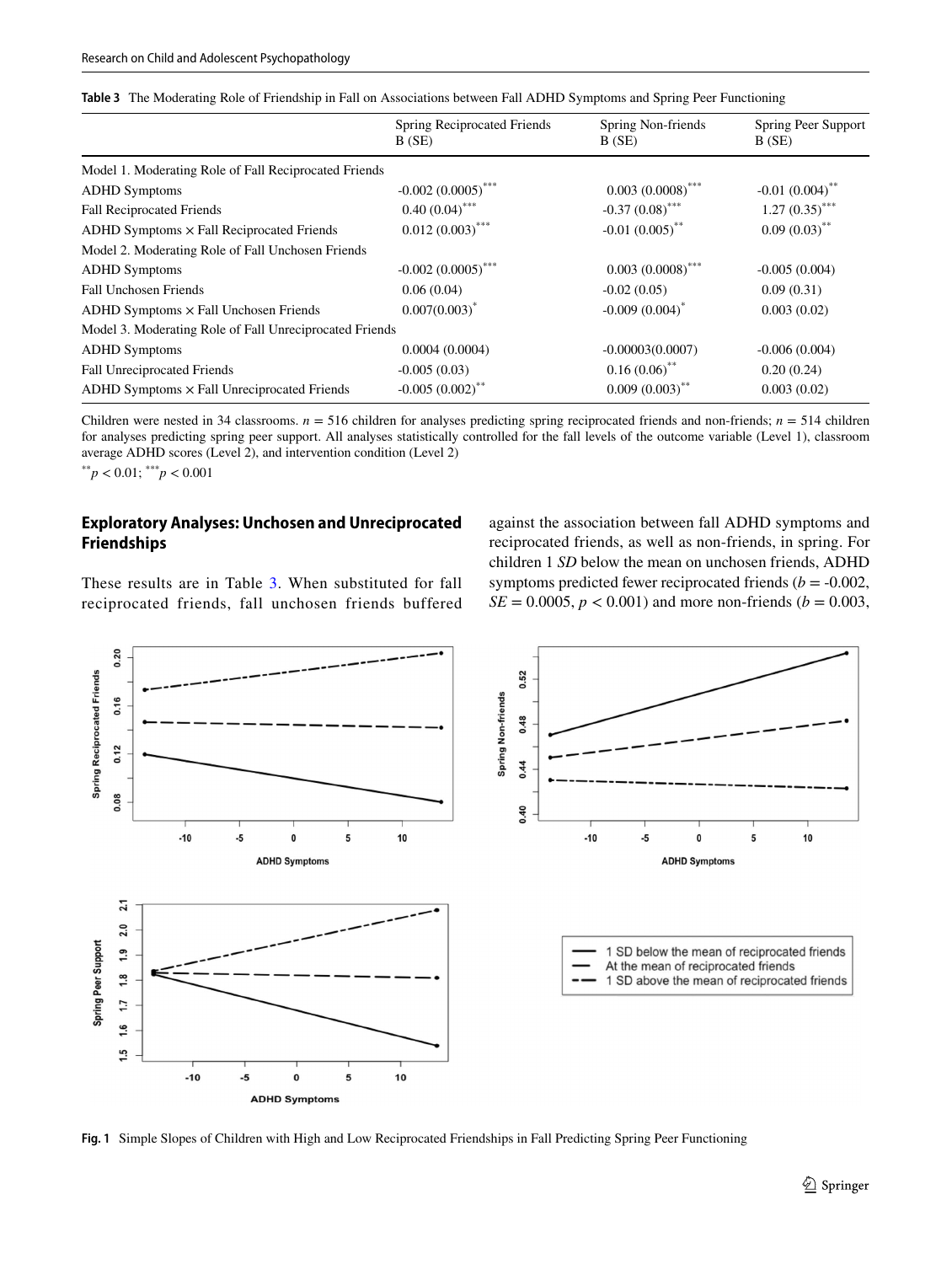$SE = 0.0007$ ,  $p < 0.001$ ) in spring. Children 1 *SD* above the mean on unchosen friends had no relationship between ADHD symptoms and spring reciprocated friends  $(b =$  $-0.0002$ , *SE* = 0.0005, *p* = 0.73) or non-friends (*b* = 0.0008,  $SE = 0.0008, p = 0.32$ .

The opposite pattern was found for fall unreciprocated friends. For children 1 *SD* below the mean of unreciprocated friends, there was no signifcant relationship between fall ADHD symptoms and spring reciprocated friends  $(b =$ 0.0005,  $SE = 0.0004$ ,  $p = 0.29$ ) or non-friends ( $b = -0.0001$ ,  $SE = 0.0007$ ,  $p = 0.88$ ). But, for children 1 *SD* above the mean of unreciprocated friends, fall ADHD symptoms were associated with fewer reciprocated friends (*b* = -0.001, *SE*  $p = 0.0004$ ,  $p = 0.006$ ) and more non-friend classmates (*b*)  $= 0.003$ , *SE* = 0.0007, *p* < 0.001) in spring. Unlike as was found for reciprocated friends, there were no interaction efects for unchosen or unreciprocated friends for the spring outcome of children's self-perceived peer support.

## **Exploratory Analyses: Inattentive Versus Hyperactive/Impulsive Symptoms**

When data analyses were repeated with inattentive and then hyperactive/impulsive symptoms substituted for total ADHD symptoms, all signifcant results obtained in Hypotheses 1, 2, and 3 remained for both individual symptom domains. In addition to these results, fall reciprocated friends also moderated the relationship between hyperactivity/ impulsivity and social preference in spring  $(b = 0.07, SE)$  $= 0.02$ ,  $p \le 0.001$ ). For children 1 *SD* below the mean of reciprocated friends in fall, fall hyperactivity/impulsivity predicted signifcantly poorer social preference in spring  $(b = -0.02, SE = 0.002, p < 0.001)$ ; but for children 1 *SD* above the mean of reciprocated friends in fall, fall symptoms were only marginally associated with poorer social preference in spring ( $b = -0.005$ ,  $SE = 0.003$ ,  $p = 0.07$ ). See Supplementary Tables S1 and S2.

# **Discussion**

Peer functioning is a pronounced domain of impairment in children with ADHD symptoms, and one of the most difficult to treat (Gardner & Gerdes, [2015](#page-12-0)). The current study extends the existing literature to examine the associations between children's ADHD symptoms and their friendship patterns in a community sample of elementary school students. We found that ADHD symptoms were associated with children having fewer reciprocated and unchosen friends, and more non-friends and unreciprocated friends, in their classroom in fall, in addition to other indicators of peer problems. Higher ADHD symptoms in fall also predicted children having fewer unchosen friends, as well as more non-friend classmates, lower social preference, and more peer victimization in spring, after statistical control of fall levels of these constructs. However, reciprocated friendships bufered some associations between ADHD symptoms and negative peer experiences over time.

#### **ADHD Symptoms and Peer Functioning**

Consistent with the substantial literature documenting peer problems among children with symptoms or diagnoses of ADHD (Gardner & Gerdes, [2015\)](#page-12-0), we found that higher ADHD symptoms were cross-sectionally related to children's lower social preference and peer support, and higher receipt of victimization. Our fndings underscore the robust peer relationship difficulties associated with ADHD symptoms, existing across measures and informants, and suggest that they are evident as soon as 1 month into the school year.

Extending this literature, we also examined the crosssectional associations between children's ADHD symptoms and their friendship patterns. Children with ADHD have been documented to have fewer reciprocated friends (Blachman & Hinshaw, [2002;](#page-12-5) Hoza et al., [2005\)](#page-12-2). In this community sample, we found that higher ADHD symptoms were related to not only fewer reciprocated friends, but also to fewer unchosen friends, more unreciprocated friends, and more non-friends. This nuanced fnding is important because it is possible for a child to have no reciprocated friends because they do not nominate any classmates as friends, or conversely, or it could be because they nominate everyone but nobody returns the nomination. Our results suggest that ADHD symptoms are associated with a pattern of unilaterally nominating classmates without the classmates returning the nominations (i.e., fewer unchosen friends and more unreciprocated friends). Our fndings from sociometric measures appear consistent with previous findings that children with ADHD report no fewer number of friends than comparison children, but their self-reported friendships are not corroborated by teachers or parents (Marton et al., [2015](#page-13-0)). This result may refect positive bias, or the tendency for children with ADHD to have more positive self-perceptions of their own social competence than are reported by others about the children with ADHD (e.g., Owens et al., [2007](#page-13-14)). That is, in our data, ADHD symptoms in children may be correlated with a tendency to perceive that they have many friends, without this perception being shared by their classmates.

Unfortunately, our longitudinal fndings suggested that children's higher ADHD symptoms in fall also predicted their poorer peer relationships in spring, after adjusting for peer relationships in fall. Elevated fall ADHD symptoms were related to children's reports of greater relational and overt victimization experiences in the classroom, and poorer social preference, in spring. We also found that higher fall ADHD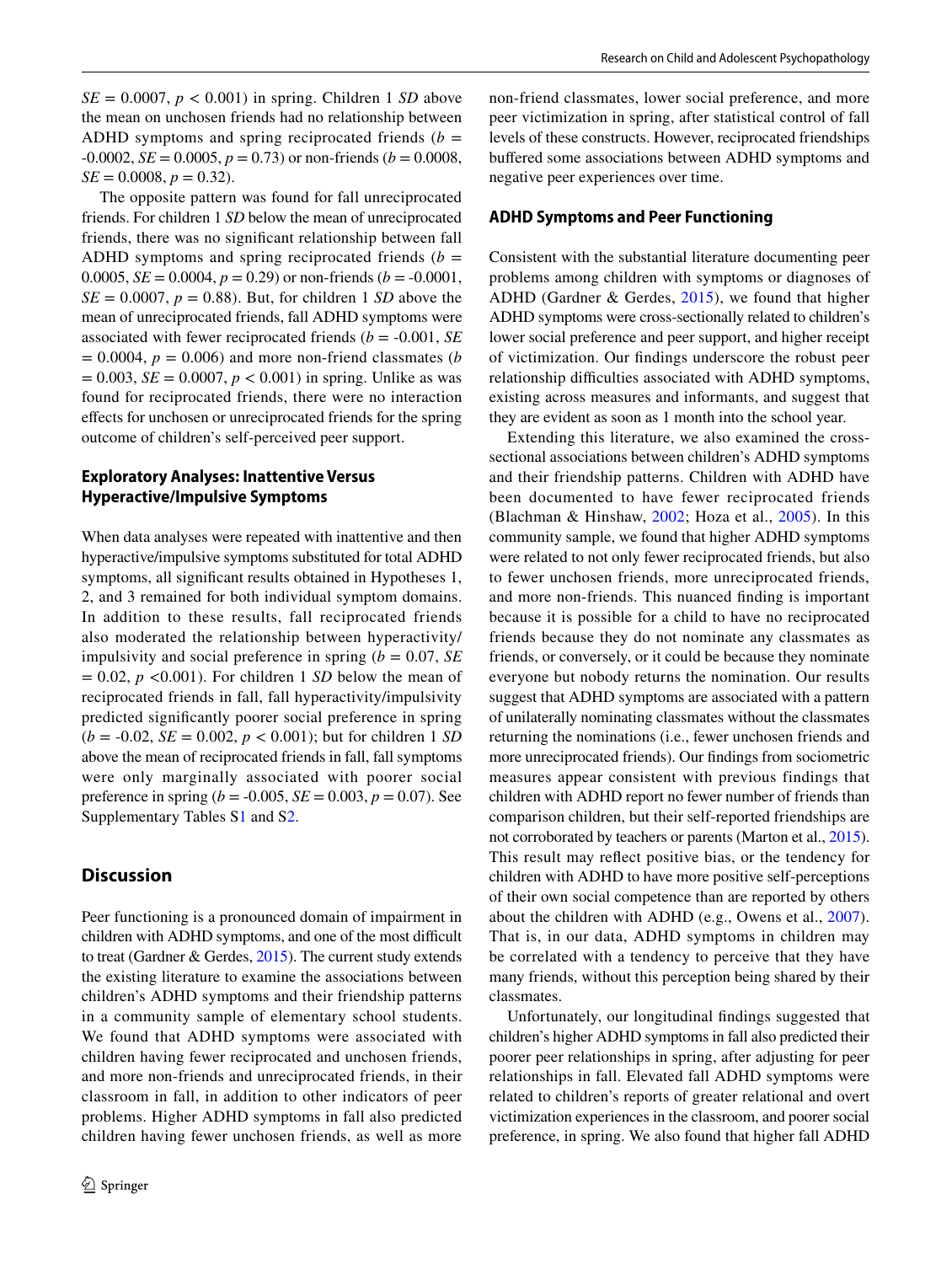symptoms were associated with having fewer unchosen friends and more non-friends in spring, suggesting a pattern of losing unilateral friendships over the course of the school year and becoming more isolated from peers. These results are in line with previous fndings about deterioration in peer relationships of children with ADHD symptoms, including greater peer rejection, fewer reciprocated friendships, and poorer friendship quality over time (Normand et al., [2013](#page-13-3); Tseng et al., [2014](#page-13-5)). However, the current study builds on this existing literature by suggesting that ADHD symptoms may be associated with a specifc pattern of children receiving fewer friendship nominations (i.e., fewer unchosen friends), as opposed to children giving fewer friendship nominations, over the course of the school year. Perhaps these longitudinal results occurred because ADHD symptoms set off a cascading, negative cycle where peer problems associated with ADHD deprive children of opportunities to learn and practice social skills in peer interactions and their impaired social skills may, in turn, lead to greater peer difficulties (Murray-Close et al., [2010\)](#page-13-6).

#### **Friendship as a Buffer of Negative Peer Experiences**

Our fndings provide promising evidence that reciprocated friendship in fall can potentially mitigate the longitudinal associations between children's fall ADHD symptoms and negative peer outcomes in spring. When children had fewer reciprocated friends in fall, elevated ADHD symptoms predicted more non-friends, fewer reciprocated friends, and lower perceptions of peer support in spring – all of which are indicators of worse peer relationships over time. However, when children had more reciprocated friends in fall, ADHD symptoms no longer predicted the number of non-friends and even predicted children having more reciprocated friends and perceiving marginally more support from peers in spring. When looking at the separate symptom dimensions, reciprocated friendship also bufered the negative efect of hyperactivity/impulsivity symptoms on social preference in spring.

One possible mechanism is that reciprocated friends help children with ADHD symptoms to learn and practice social skills for building more effective peer relationships. Friendship is thought to lead to development of key social skills, and reciprocated friendship in particular is characterized by intense engagement between friends, including frequent interaction, cooperation, and confict resolution (Newcomb & Bagwell, [1995\)](#page-13-9). Through continuous, close interactions with the same friend, children have opportunities to receive feedback from the friend and adjust problematic behaviors, which could improve their peer functioning. Another potential mechanism is via the stress-buffering effects of emotional support. Reciprocated friendship provides a unique afection, loyalty, and alliance, that other peer relationships do not offer (Newcomb & Bagwell, [1995](#page-13-9)). This sense of companionship and support from friends might help children with higher ADHD symptoms to cope better with stressful peer experiences, such as peer rejection or victimization, rather than displaying aggressive behaviors or social withdrawal.

Interestingly, the presence of unchosen friendships attenuated the associations between fall ADHD symptoms and fewer reciprocated friends, as well as more non-friends, in spring. In this way, unchosen friendship (where the peer nominates the child as a friend but the child does not return the nomination) operated like reciprocated friendship in its protective efects. However, unlike the fndings for reciprocated friends, the number of unchosen friends did not bufer the association between ADHD symptoms and self-perceptions of peer support. Thus, being viewed by a peer as a friend may have sociometric benefts for children. However, potentially only reciprocated friendship confers emotional benefts.

It was also intriguing that the presence of unreciprocated friendships accentuated the association between fall ADHD symptoms and poorer sociometric outcomes (fewer reciprocated friends and more non-friends) in spring. Although these fndings require replication, it is possible that a pattern of perceiving many peers as friends (who do not share this perception) refects positive bias. Interestingly, positive bias has been suggested to predict increasing peer relationship problems over time among children with ADHD (Jia et al., [2016\)](#page-12-18). This may be because children with positive bias lack motivation to change their negative social behaviors because they do not perceive themselves to have social difficulties (Owens et al., [2007\)](#page-13-14). It has also been proposed that the lack of awareness about one's negative social impact on others may specifically be off-putting to peers (Jia et al., [2016](#page-12-18)). Alternatively, such positive bias may stem from cognitive defcits related to the ability to accurately perceive one's own social competency based on feedback from the environment (Owens et al., [2007](#page-13-14)). Potentially, these cognitive deficits could drive both positive bias and worsening peer problems over time.

#### **Study Strengths, Limitations, and Future Directions**

A strength of our study is the use of multiple methods and informants. Sociometric interviews assessed friendship and social preference, children self-reported on victimization and support, and teachers provided ADHD symptom ratings. This reduces concerns about shared method variance driving results. The sociometric method also allowed us to distinguish between reciprocated and unilateral friendship patterns to comprehensively characterize friendship. Another strength is the longitudinal design of the study,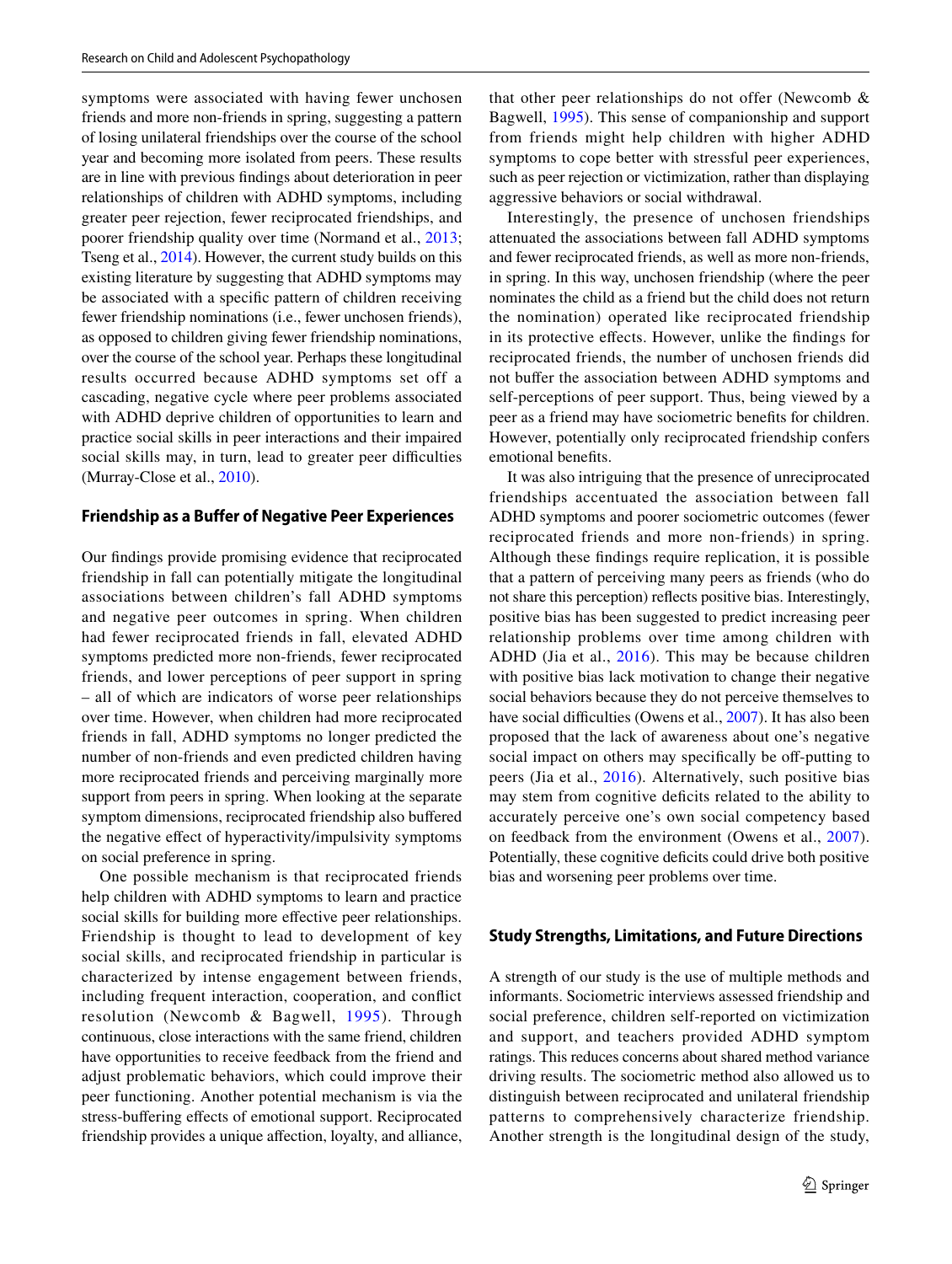even if short-term, whereby children's functioning in the fall was entered as a statistical control when predicting spring functioning.

We also note several limitations of this study. First, our sample consisted of students in general education classrooms, which increases the applicability of our findings to children with a range of ADHD symptom severity. However, this limits generalizability to clinical samples of children diagnosed with ADHD. We found few diferences when inattentive and hyperactive/impulsive symptoms were tested separately in models, but the lack of diferences may be attributable to our use of a community sample, where ratings of the two symptom domains were highly correlated. In addition, this study relied upon teacher ratings of ADHD symptoms. Although teacher ratings are most relevant given that this study examined the social experiences of children at school, including parent reports of ADHD symptoms would document that symptoms occur across contexts and would be needed for a diagnosis of ADHD. ADHD symptom ratings may also be correlated with, or better explained by, other mental health conditions that overlap with ADHD, such as anxiety; such comorbidities may also afect the associations between children's ADHD symptoms and peer functioning (Gardner & Gerdes, [2015](#page-12-0)). We did not assess symptoms of other clinical disorders, and therefore we could not control for these comorbidities in our analyses.

Second, despite the longitudinal design, this study is limited to draw conclusions about causal mechanisms between variables. Based on our signifcant moderation results, we inferred that reciprocated friends may bufer the negative efects of ADHD symptoms on peer outcomes. However, it may also be that children who formed more reciprocated friendships in fall are those who possess better social skills, which might be the actual moderator of the relationship between ADHD symptoms and future peer outcomes. Further, although our fndings were statistically significant, the effect size (as indicated by incremental variance explained) of each fnding was relatively small. Yet, it is possible that small incremental increases in social problems associated with ADHD symptoms each school year can add up over time, making it important if reciprocated friendships can prevent these increases.

Third, teachers in the current study had agreed to take part in a trial of a classroom intervention to address the academic and social problems of children with ADHD symptoms. Although intervention condition did not impact any of the outcomes in the current study, it is possible that teachers who volunteered for the study were more open to facilitating the friendships and peer relationships of children with ADHD symptoms. Relatedly, another limitation is that not all students consented to participate. Therefore, sociometric measures were obtained from consented children only, who do not represent the whole classroom. The accuracy of our friendship measures may have been infuenced by participation rate in each classroom.

Finally, the current study only considered the number of friends. Future research should also test friendship quality and characteristics of friends, to understand multifaceted dimensions of friendship (Hartup & Stevens, [1999](#page-12-19)). These other aspects of friendship may infuence children's adjustment (e.g., Becker et al., [2013](#page-12-11)), and are also impaired in children with symptoms or diagnoses of ADHD (e.g., Marton et al., [2015](#page-13-0); Normand et al., [2013\)](#page-13-3).

#### **Clinical Implications**

Our findings may carry implications for practitioners and educators who work to foster the peer relationships of children with ADHD symptoms. First, these results underscore the substantial peer difficulties associated with ADHD symptoms, that broadly extend to friendship, social preference, peer support, and peer victimization. Of concern, these peer problems associated with ADHD symptoms seemed to increase over the course of the school year.

Second, our results suggest that it might be useful for clinicians to pay special attention to friendships. Asking children about their own friendships may provide limited information, because ADHD symptoms were associated with a pattern of children giving friendship nominations that were not reciprocated. Nonetheless, children with more reciprocated friends (as validated by sociometric measures) did not experience the same prospective associations between ADHD symptoms and peer problems over the school year. Although our fndings do not indicate a clear cutoff required to establish a protective effect of friendship, they suggest that the associations of ADHD symptoms with negative peer outcomes may go away when children have have two reciprocated friends in their classroom (or, a similar number of friends as the typical child) and may even reverse in direction when having four or more reciprocated friends. Perhaps, if interventions can successfully foster friendship in ADHD populations (see Mikami, Normand, et al., [2020](#page-13-15) for a potential example), such friendships could buffer the peer difficulties commonly found in children with ADHD symptoms.

The findings that unchosen friendships also buffered against social problems (to a lesser extent), but unreciprocated friendships may exacerbate problems, also suggests the importance of measuring peers' perceptions, not just the perceptions of children with ADHD symptoms. Although in clinical practice it is usually difficult to collect sociometric measures, clinicians might ask parents or teachers to validate children's self-reported friendships, as in Marton et al. [\(2015\)](#page-13-0).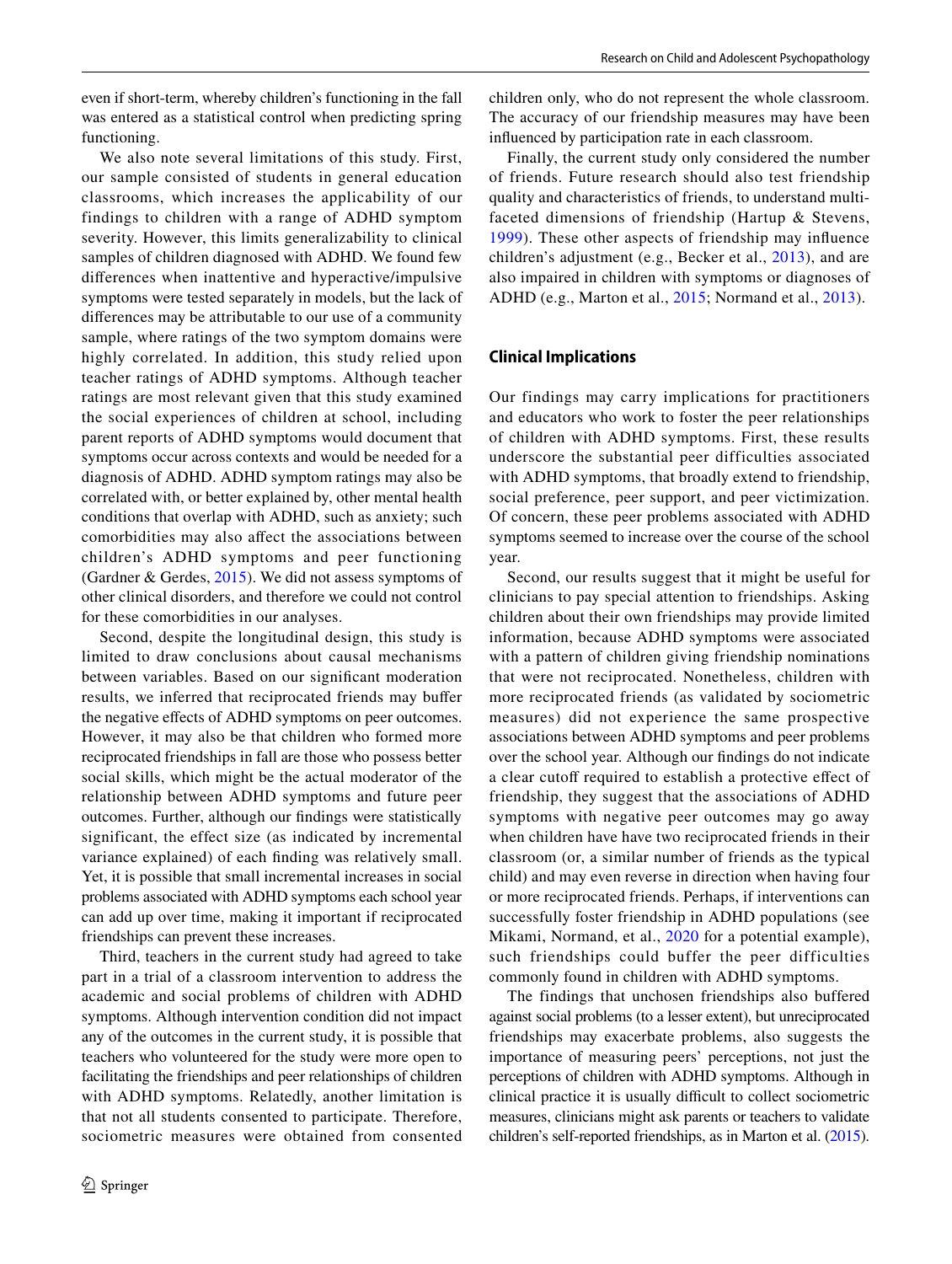It also potentially underscores that interventions need to address peers' perceptions or involve peers, to yield maximum utility.

# **Conclusion**

Children's ADHD symptoms may be associated with friendship patterns characterized by fewer unchosen and reciprocated friends and, instead, more non-friends and unreciprocated friends in their classroom. Although children with higher ADHD symptoms tend to experience greater peer relationship difficulties over time, having reciprocated friends can possibly mitigate such negative peer outcomes. Our fndings call for the development and validation of interventions targeted to promote dyadic friendship in ADHD populations that may have positive spreading efects on other aspects of peer functioning.

**Supplementary Information** The online version contains supplementary material available at<https://doi.org/10.1007/s10802-021-00771-7>.

**Acknowledgements** We would like to thank the teachers and children who participated in this study, and the many study staff who assisted with project management and data collection.

**Funding** This research was supported by the U.S. Department of Education/Institute of Education Sciences grant R324A160053. The opinions expressed are those of the authors and do not represent views of the Institute or the U.S. Department of Education.

## **Compliance with Ethical Standard**

**Conflict of Interest** All authors declare that they have no conficts of interest.

# **References**

- <span id="page-12-1"></span>Bagwell, C. L., Schmidt, M. E., Newcomb, A. F., & Bukowski, W. M. (2001). Friendship and peer rejection as predictors of adult adjustment. *New Directions for Child and Adolescent Development, 91,* 25–50. [https://doi.org/10.1002/cd.4.](https://doi.org/10.1002/cd.4)
- <span id="page-12-17"></span>Bates, D., Maechler, M., Bolker, B., Walker, S., Christensen, R., Singmann, H., & Rcpp, L. (2015). Package 'lme4'. *Convergence*, *12*(1).
- <span id="page-12-11"></span>Becker, S. P., Fite, P. J., Luebbe, A. M., Stoppelbein, L., & Greening, L. (2013). Friendship intimacy exchange buffers the relation between adhd symptoms and later social problems among children attending an after-school care program. *Journal of Psychopathology and Behavioral Assessment, 35*(2), 142–152. [https://doi.org/10.1007/s10862-012-9334-1.](https://doi.org/10.1007/s10862-012-9334-1)
- <span id="page-12-3"></span>Becker, S. P., Mehari, K. R., Langberg, J. M., & Evans, S. W. (2017). Rates of peer victimization in young adolescents with ADHD and associations with internalizing symptoms and self-esteem. *European Child and Adolescent Psychiatry, 26*(2), 201–214. <https://doi.org/10.1007/s00787-016-0881-y>.
- <span id="page-12-6"></span>Berndt, T. J., & McCandless, M. A. (2009). Methods for investigating children's relationships with friends. In K. H. Rubin, W. M. Bukowski, & B. Laursen (Eds.), *Handbook of Peer Interactions, Relationships, and Groups*. New York: The Guilford Press.
- <span id="page-12-5"></span>Blachman, D. R., & Hinshaw, S. P. (2002). Patterns of friendship among girls with and without attention-deficit/ hyperactivity disorder. *Journal of Abnormal Child Psychology, 30*(6), 625– 640. <https://doi.org/10.1023/A:1020815814973>.
- <span id="page-12-9"></span>Cardoos, S. L., & Hinshaw, S. P. (2011). Friendship as protection from peer victimization for girls with and without ADHD. *Journal of Abnormal Child Psychology, 39*(7), 1035–1045. [https://doi.](https://doi.org/10.1007/s10802-011-9517-3) [org/10.1007/s10802-011-9517-3.](https://doi.org/10.1007/s10802-011-9517-3)
- <span id="page-12-14"></span>Coie, J. D., Dodge, K. A., & Coppotelli, H. (1982). Dimensions and types of social status: A cross-age perspective. *Developmental Psychology, 18*(4), 557–570. [https://doi.](https://doi.org/10.1037/0012-1649.18.4.557) [org/10.1037/0012-1649.18.4.557](https://doi.org/10.1037/0012-1649.18.4.557).
- <span id="page-12-16"></span>Crick, N. R., & Grotpeter, J. K. (1996). Children's treatment by peers: Victims of relational and overt aggression. *Development and Psychopathology, 8*(2), 367–380. [https://doi.org/10.1017/](https://doi.org/10.1017/S0954579400007148) [S0954579400007148.](https://doi.org/10.1017/S0954579400007148)
- <span id="page-12-4"></span>Demaray, M. K., & Elliott, S. N. (2001). Perceived social support by children with characteristics of attention-deficit/hyperactivity disorder. *School Psychology Quarterly, 16*(1), 68–90. [https://doi.](https://doi.org/10.1521/scpq.16.1.68.19156) [org/10.1521/scpq.16.1.68.19156.](https://doi.org/10.1521/scpq.16.1.68.19156)
- <span id="page-12-13"></span>DuPaul, G. J., Power, T. J., Anastopoulos, A. D., & Reid, R. (2016). *ADHD Rating Scale-5 for children and adolescents: checklists, norms, and clinical interpretation*. Guilford.
- <span id="page-12-0"></span>Gardner, D. M., & Gerdes, A. C. (2015). A review of peer relationships and friendships in youth with ADHD. *Journal of Attention Disorders, 19*(10), 844–855. [https://doi.](https://doi.org/10.1177/1087054713501552) [org/10.1177/1087054713501552](https://doi.org/10.1177/1087054713501552).
- <span id="page-12-19"></span>Hartup, W. W., & Stevens, N. (1999). Friendships and adaptation across the life span. *Current Directions in Psychological Science, 8*(3), 76–79. [https://doi.org/10.1111/1467-8721.00018.](https://doi.org/10.1111/1467-8721.00018)
- <span id="page-12-8"></span>Hodges, E., Boivin, M., Vitaro, F., & Bukowski, W. (1999). The power of friendship: Protection against an escalating cycle of peer victimization. *Developmental Psychology, 35*(1), 94–101. [https://](https://doi.org/10.1037/0012-1649.35.1.94) [doi.org/10.1037/0012-1649.35.1.94](https://doi.org/10.1037/0012-1649.35.1.94).
- <span id="page-12-2"></span>Hoza, B., Mrug, S., Gerdes, A. C., Hinshaw, S. P., Bukowski, W. M., Gold, J. A., et al. (2005). What aspects of peer relationships are impaired in children with attention-deficit/hyperactivity disorder? *Journal of Consulting and Clinical Psychology, 73*(3), 411–423. [https://doi.org/10.1037/0022-006X.73.3.411.](https://doi.org/10.1037/0022-006X.73.3.411)
- <span id="page-12-18"></span>Jia, M., Jiang, Y., & Mikami, A. Y. (2016). Positively biased selfperceptions in children with ADHD: Unique predictor of future maladjustment. *Journal of Abnormal Child Psychology, 44*(3), 575–586.<https://doi.org/10.1007/s10802-015-0056-1>.
- <span id="page-12-10"></span>Jia, M., & Mikami, A. Y. (2015). Peer preference and friendship quantity in children with externalizing behavior: Distinct infuences on bully status and victim status. *Journal of Abnormal Child Psychology, 43*(5), 957–969. [https://doi.org/10.1007/](https://doi.org/10.1007/s10802-014-9956-8) [s10802-014-9956-8](https://doi.org/10.1007/s10802-014-9956-8).
- <span id="page-12-15"></span>Johnson, D. W., Johnson, R. T., Buckman, L. A., & Richards, P. S. (1985). The effect of prolonged implementation of cooperative learning on social support within the classroom. *Journal of Psychology: Interdisciplinary and Applied, 119*(5), 405–411. [https://doi.](https://doi.org/10.1080/00223980.1985.10542911) [org/10.1080/00223980.1985.10542911](https://doi.org/10.1080/00223980.1985.10542911).
- <span id="page-12-12"></span>Khalis, A., Mikami, A. Y., & Hudec, K. L. (2018). Positive peer relationships facilitate adjustment in the transition to university for emerging adults with ADHD symptoms. *Emerging Adulthood, 6*(4), 243–254. <https://doi.org/10.1177/2167696817722471>.
- <span id="page-12-7"></span>Kingery, J. N., Erdley, C. A., & Marshall, K. C. (2011). Peer acceptance and friendship as predictors of early adolescents ' adjustment across the middle school transition. *Merrill-Palmer Quarterly, 57*(3), 215–243.<https://doi.org/10.1353/mpq.2011.0012>.